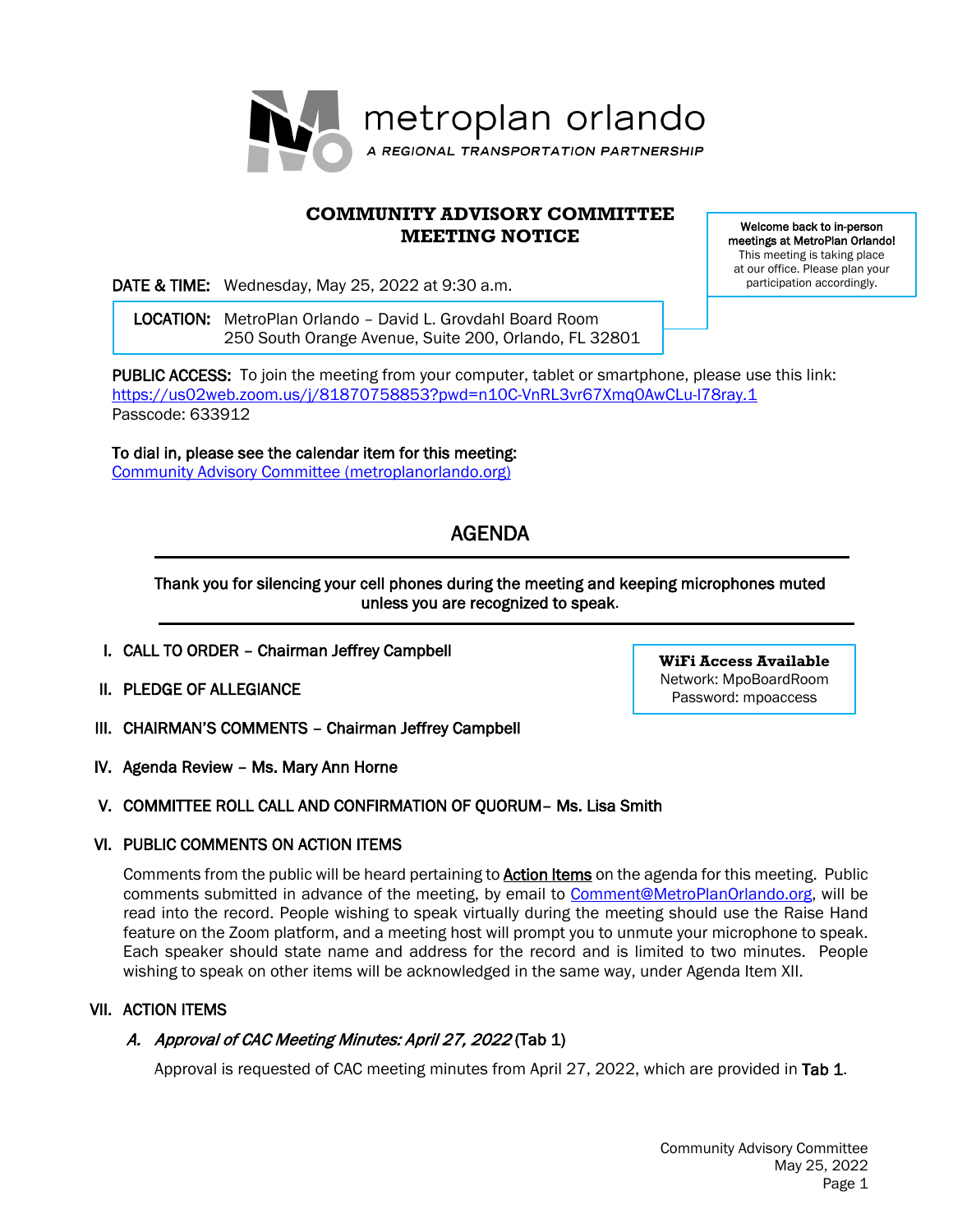#### VIII. PRESENTATIONS/STATUS REPORTS

## A. Preview of FY 2022/23 – 2026/27 Transportation Improvement Program

Mr. Keith Caskey, MetroPlan Orlando staff, will present a preview of the new FY 2022/23 – 2026/27 Transportation Improvement Program (TIP). The FDOT highway, Turnpike, Traffic Operations and Safety, bicycle and pedestrian, transit and commuter rail sections of the new TIP can be reviewed at the following link:<https://metroplanorlando.org/wp-content/uploads/TIP-2023-2027-Preview.pdf>

The FY 2026/27 – 2034/35 Prioritized Project List (PPL) that was adopted last year and has been updated to highlight the latest project phases that have been funded based on the new TIP, can be reviewed at the following link: [https://metroplanorlando.org/wp-content/uploads/2627-PPL-](https://metroplanorlando.org/wp-content/uploads/2627-PPL-Update-for-TIP-Preview-P.pdf)[Update-for-TIP-Preview-P.pdf](https://metroplanorlando.org/wp-content/uploads/2627-PPL-Update-for-TIP-Preview-P.pdf)

The TIP will be presented for review and action at the June/July committee and Board meetings.

## B. Preview of 2027/28-2034/35 Prioritized Project List

Mr. Alex Trauger, MetroPlan Orlando staff, will present a preview of the draft FY 2027/28 – 2034/35 PPL for informational purposes. This year the PPL must be submitted to FDOT in July and will be presented to Advisory Committees and the Board for approval during the June/July meeting cycle. A draft list of projects and the previous PPL can be viewed and downloaded using the links below:

Last Year's PPL: [https://metroplanorlando.org/wp-content/uploads/2627-PPL-Update-for-TIP-](https://metroplanorlando.org/wp-content/uploads/2627-PPL-Update-for-TIP-Preview-P.pdf)[Preview-P.pdf](https://metroplanorlando.org/wp-content/uploads/2627-PPL-Update-for-TIP-Preview-P.pdf)

New Draft PPL – Ranked Project List: [https://metroplanorlando.org/wp](https://metroplanorlando.org/wp-content/uploads/MetroPlanOrlando_PPL_2026-2035_WebDraft20220513.pdf)[content/uploads/MetroPlanOrlando\\_PPL\\_2026-2035\\_WebDraft20220513.pdf](https://metroplanorlando.org/wp-content/uploads/MetroPlanOrlando_PPL_2026-2035_WebDraft20220513.pdf)

Segment-level data and prioritization scoring findings can be accessed using MetroPlan Orlando's Online Data Viewer - [https://metroplanorlando.org/maps-tools/dataviewer.](https://metroplanorlando.org/maps-tools/dataviewer) Upon entering the Data Viewer, you will notice a layer tab entitled "2022 Prioritization Scoring" (located at the upper right of the screen). Click the tab and the data layer/network will appear visualizing the composite, normalized score. Users can obtain attribute information by simply clicking the desired roadway/network segment.

## C. Preview of 2023 Ozone Contingency Plan

MetroPlan Orlando has partnered with the University of Central Florida to study how vehicle emissions impact the air quality in our region. The Ozone Contingency Plan explores how different scenarios may impact ozone levels and proposes strategies on mitigating emissions. Dr. Haofei Yu of UCF will give a presentation on the plan, which will be completed in 2023.

## D. Presentation on PedSafe II

Mr. Nick Spatola, of Faller Davis, will give a presentation on the PedSafe II program in the MetroPlan Orlando region.

#### IX. GENERAL INFORMATION (Tab 2)

## A. FDOT Monthly Construction Status Report

The latest FDOT Monthly Construction Status Report for the Orlando area is enclosed.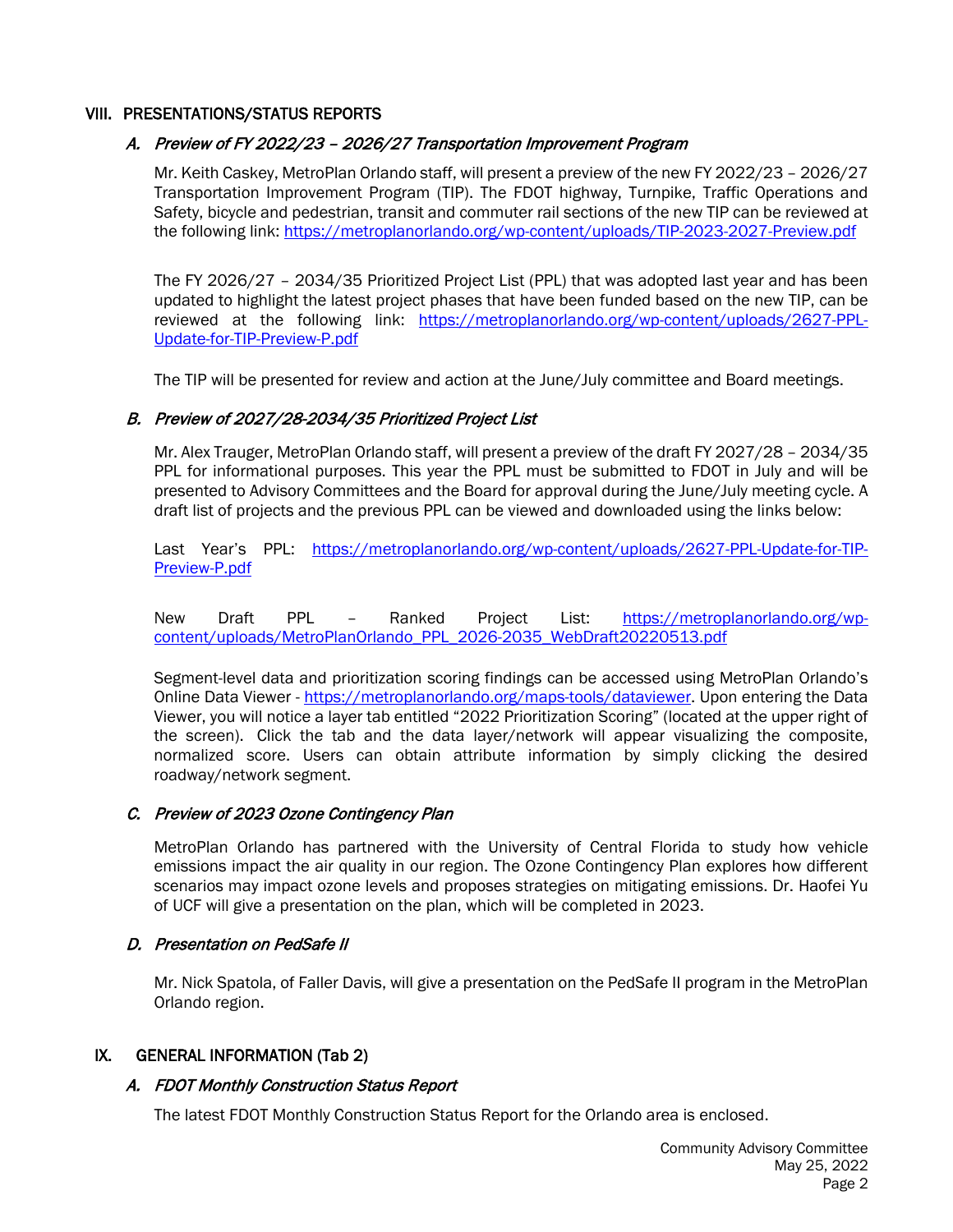# B. Emergency TIP Amendment

At the May 11<sup>th</sup> meeting, the MetroPlan Orlando Board approved an emergency amendment to amend the FY 2021/22 – 2025/26 TIP to change the length of the I-4/Daryl Carter Parkway interchange project to support water management district permitting. The need for the amendment was not identified until after most of the advisory committees had held their April meetings. The amendment needed to be processed in a timely manner due to the schedule for the project to be let for a construction contract. The TIP amendment letter, fact sheet and resolution are enclosed.

# C. MetroPlan Orlando Board Highlights

A copy of the May 11, 2022 Board Meeting Highlights will be provided.

## D. Air Quality Report

The latest air quality report for the MetroPlan Orlando area is enclosed.

## E. LYNX Press Releases

A set of press releases from LYNX is enclosed.

# X. UPCOMING MEETINGS OF INTEREST

# A. Next MPO Board Meeting

The next MetroPlan Orlando Board meeting will be held in person on June 8, 2022, at 9:00 a.m. in the MetroPlan Orlando Board Room, 250 South Orange Avenue, Suite 200, Orlando FL 32801.

## B. TIP Public Meeting

The annual TIP public meeting will be held virtually on June 20, 2022 from 11:30 a.m. - 1 p.m. Details on registration for the meeting will be forthcoming.

## C. Next CAC Meeting

The next CAC meeting will be on June 22, 2022 at 9:30 a.m. in the MetroPlan Orlando Board Room, 250 South Orange Avenue, Suite 200, Orlando FL 32801. After June, remaining CAC meetings for 2022 are scheduled for 9:30 a.m. on: August 24, October 26, and December 7.

## XI. MEMBER COMMENTS

## XII. PUBLIC COMMENTS (General)

General comments from the public will be heard. Public comments submitted in advance of the meeting, by email to Comment@MetroPlanOrlando.org or phone to 407-906-2347, will be read into the record by a meeting moderator. People wishing to speak during the virtual meeting should use the Raise Hand feature on the Zoom platform, and a meeting host will unmute your microphone to speak. Each speaker should state name and address for the record and is limited to two minutes.